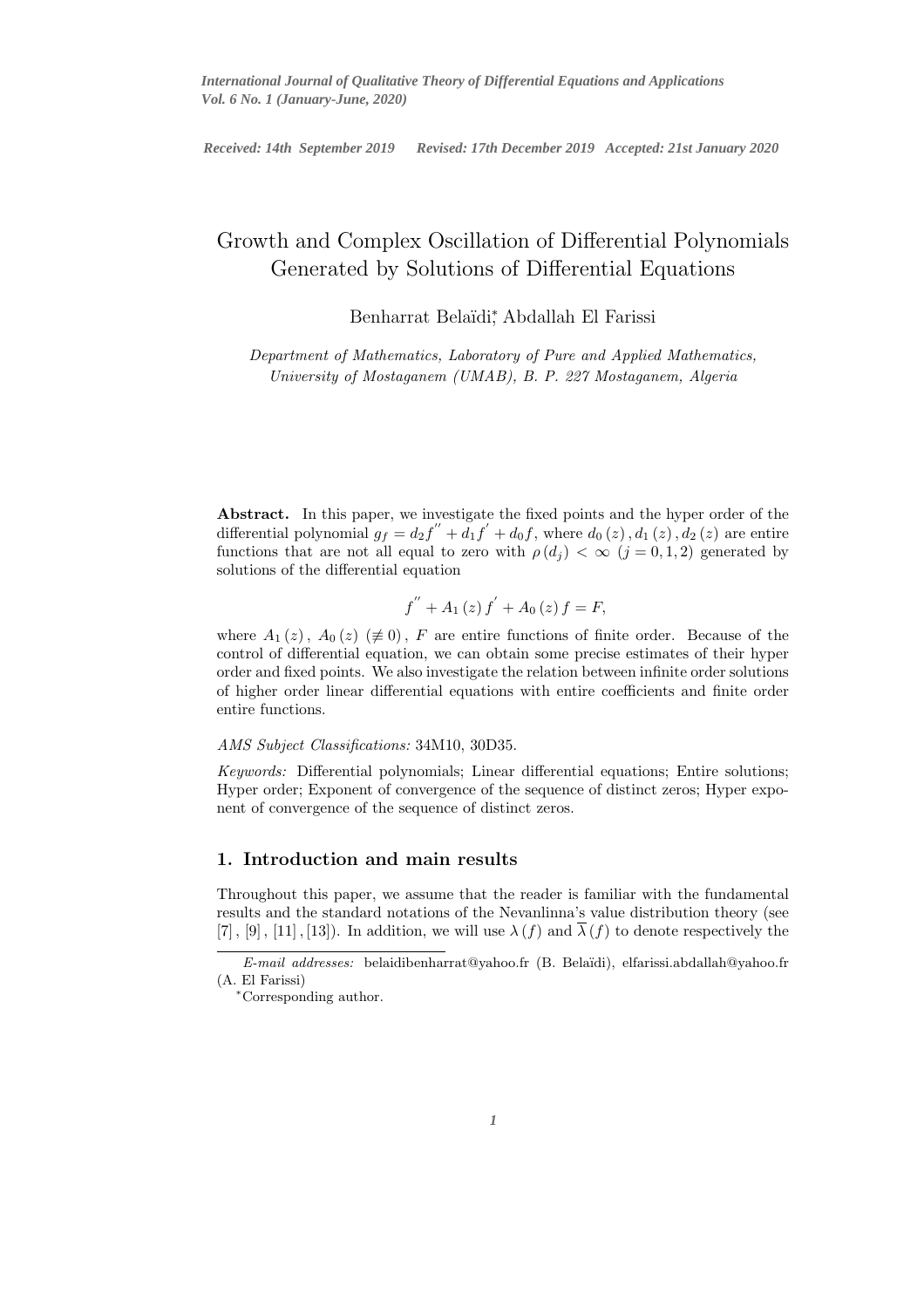exponents of convergence of the zero-sequence and the sequence of distinct zeros of a meromorphic function f,  $\rho(f)$  to denote the order of growth of f. A meromorphic function  $\varphi(z)$  is called a small function with respect to  $f(z)$  if  $T(r, \varphi) = o(T(r, f))$ as  $r \to +\infty$  except possibly a set of r of finite linear measure, where  $T(r, f)$  is the Nevanlinna characteristic function of  $f$ . In order to express the rate of growth of meromorphic solutions of infinite order, we recall the following definition.

**Definition 1.1** ([4], [13]) Let f be a meromorphic function. Then the hyper order  $\rho_2(f)$  of  $f(z)$  is defined by

$$
\rho_2(f) = \overline{\lim_{r \to +\infty}} \frac{\log \log T(r, f)}{\log r}.
$$
\n(1.1)

**Remark 1.1.** If f is an entire function, then the hyper order  $\rho_2(f)$  of  $f(z)$  is defined by

$$
\rho_2(f) = \overline{\lim}_{r \to +\infty} \frac{\log \log T(r, f)}{\log r} = \overline{\lim}_{r \to +\infty} \frac{\log \log \log M(r, f)}{\log r},
$$

where  $M(r, f) = \max_{|z|=r} |f(z)|$ .

To give the precise estimate of fixed points, we define:

**Definition 1.2.**  $([4], [10], [12])$  Let f be a meromorphic function and let  $z_1, z_2, ...$  $(|z_j| = r_j, 0 < r_1 \le r_2 \le ...)$  be the sequence of the fixed points of f, each point being repeated only once. The exponent of convergence of the sequence of distinct fixed points of  $f(z)$  is defined by

$$
\overline{\tau}(f) = \inf \left\{ \tau > 0 : \sum_{j=1}^{+\infty} |z_j|^{-\tau} < +\infty \right\}.
$$

Clearly,

$$
\overline{\tau}(f) = \overline{\lim_{r \to +\infty}} \frac{\log \overline{N}\left(r, \frac{1}{f-z}\right)}{\log r},\tag{1.2}
$$

where  $\overline{N}(r, \frac{1}{f-z})$  is the counting function of distinct fixed points of  $f(z)$  in  $\{z : |z| < r\}$ .

**Definition 1.3.** ([4], [8], [10], [12]) Let f be a meromorphic function. Then  $\overline{\lambda}_2(f)$ , the hyper exponent of convergence of the sequence of distinct zeros of  $f(z)$  is defined by

$$
\overline{\lambda}_{2}(f) = \lim_{r \to +\infty} \frac{\log \log \overline{N}\left(r, \frac{1}{f}\right)}{\log r},\tag{1.3}
$$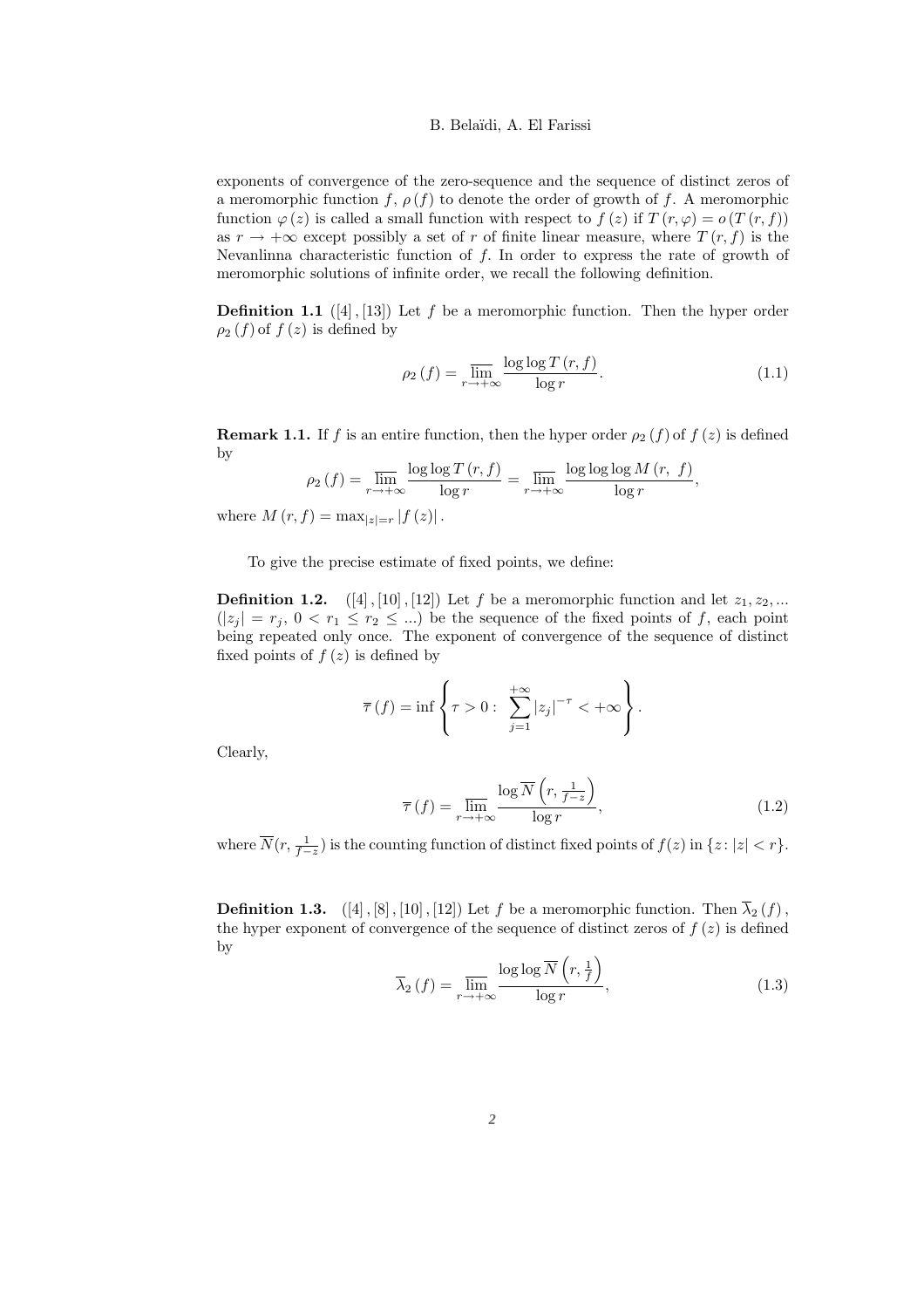and  $\overline{\tau}_2(f)$ , the hyper exponent of convergence of the sequence of distinct fixed points of  $f(z)$  is defined by

$$
\overline{\tau}_{2}(f) = \lim_{r \to +\infty} \frac{\log \log \overline{N}\left(r, \frac{1}{f-z}\right)}{\log r}.
$$
\n(1.4)

Consider the second order linear differential equation

$$
f'' + A_1(z) f' + A_0(z) f = F,
$$
\n(1.5)

where  $A_1(z)$ ,  $A_0(z)$  ( $\neq 0$ ), F are transcendental entire functions with finite order. Many important results have been obtained on the fixed points of general transcendental meromorphic functions for almost four decades (see [14]). However, there are few studies on the fixed points of solutions of differential equations, even second order linear differential equations

$$
f'' + A(z) f = 0,
$$
\n(1.6)

$$
f'' + A(z) f = F,
$$
\n(1.7)

where  $A(z)$  and  $F(z) \neq 0$  are entire functions. It was in the year 2000 that Z. X. Chen first pointed out the relation between the exponent of convergence of distinct fixed points and the rate of growth of solutions of equations  $(1.6)$ ,  $(1.7)$  and have obtained the following results.

**Theorem A.** [4] For all non trivial solutions  $f$  of  $(1.6)$ , the following hold: (i) If A is a polynomial with deg  $A = n \geq 1$ , then we have  $\overline{\tau}(f) = \rho(f) = \frac{n+2}{2}$ . (ii) If A is transcendental and  $\rho(A) = \rho \langle +\infty, \text{ then we have } \overline{\tau}(f) = \rho(f) = +\infty$ and  $\overline{\tau}_2(f) = \rho_2(f) = \rho$ .

**Theorem B.** [4] Suppose that  $F(z)$  and  $A(z)$  have finite order and  $F(z) \neq zA(z)$ . Then for all non trivial solutions  $f$  of  $(1.7)$ , the conclusions of Theorem A hold except at most for one solution  $f_0$ .

We know that a differential equation bears a relation to all derivatives of its solutions. Hence, linear differential polynomials generated by its solutions must have special nature because of the control of differential equations. The first main purpose of this paper is to study the growth, the oscillation and the relation between small functions and differential polynomials generated by solutions of the second order linear differential equation (1.5).

Before we state our results, we denote by

$$
\alpha_1 = d_1 - d_2 A_1, \ \beta_0 = d_2 A_0 A_1 - (d_2 A_0)' - d_1 A_0 + d'_0, \tag{1.8}
$$

$$
\alpha_0 = d_0 - d_2 A_0, \quad \beta_1 = d_2 A_1^2 - (d_2 A_1)' - d_1 A_1 - d_2 A_0 + d_0 + d_1', \tag{1.9}
$$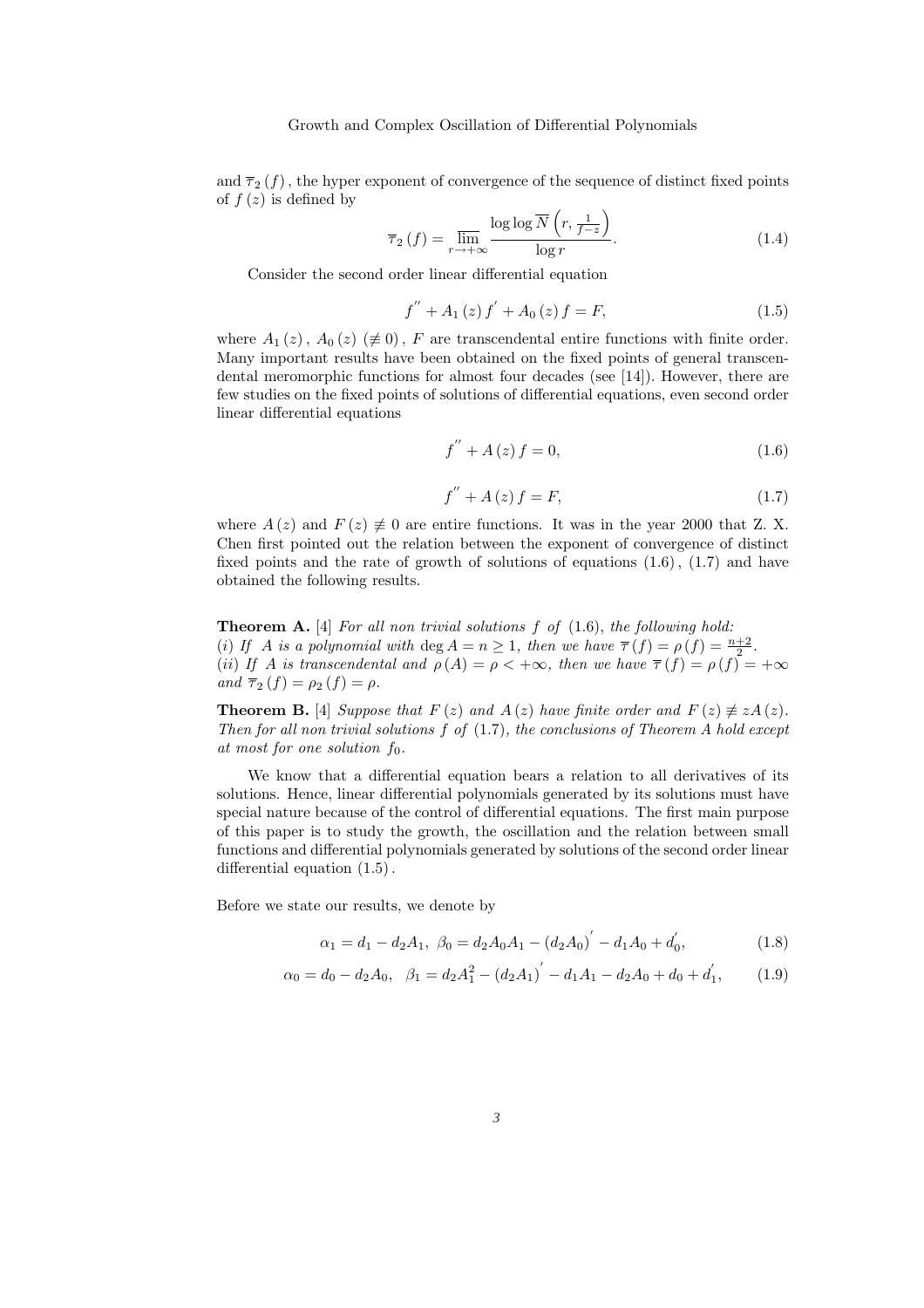$$
h = \alpha_1 \beta_0 - \alpha_0 \beta_1 \tag{1.10}
$$

and

$$
\psi(z) = \frac{\alpha_1 \left(\varphi' - \left(d_2 F\right)' - \alpha_1 F\right) - \beta_1 \left(\varphi - d_2 F\right)}{h},\tag{1.11}
$$

where  $A_1(z)$ ,  $A_0(z)$ ,  $F$ ,  $d_i$   $(j = 0, 1, 2)$  and  $\varphi$  are entire functions with finite order.

**Theorem 1.1.** Let  $A_1(z)$ ,  $A_0(z) \neq 0$ , F be entire functions of finite order. Let  $d_0(z)$ ,  $d_1(z)$ ,  $d_2(z)$  be entire functions that are not all equal to zero with  $\rho(d_i) < \infty$  $(j = 0, 1, 2)$  such that  $h \neq 0$ . Let  $\varphi(z)$  be an entire function with finite order such that  $\psi(z)$  is not a solution of (1.5). If f is an infinite order solution of (1.5) with  $\rho_2(f) = \rho$ , then the differential polynomial  $g_f = d_2 f'' + d_1 f' + d_0 f$  satisfies

$$
\overline{\lambda}(g_f - \varphi) = \rho(g_f) = \rho(f) = \infty, \tag{1.12}
$$

$$
\overline{\lambda}_{2}(g_{f}-\varphi)=\rho_{2}(g_{f})=\rho_{2}(f)=\rho.
$$
\n(1.13)

**Theorem 1.2.** Let  $A_1(z)$ ,  $A_0(z)$  ( $\neq 0$ ),  $F \neq 0$  be entire functions of finite order such that all solutions of equation (1.5) are of infinite order. Let  $d_0(z)$ ,  $d_1(z)$ ,  $d_2(z)$ be entire functions that are not all equal to zero with  $\rho(d_i) < \infty$   $(j = 0, 1, 2)$  such that  $h \not\equiv 0$ . Let  $\varphi$  be a finite order entire function. If f is a solution of equation (1.5) with  $\rho_2(f) = \rho$ , then the differential polynomial  $g_f$  satisfies (1.12) and (1.13).

Applying Theorem 1.2 for  $\varphi(z) = z$ , we obtain the following result.

**Corollary 1.1.** Under the assumptions of Theorem 1.2, if  $f$  is a solution of equation (1.5) with  $\rho_2(f) = \rho$ , then the differential polynomial  $g_f$  has infinitely many fixed points and satisfies  $\overline{\tau}(g_f) = \rho(g_f) = \rho(f) = \infty$ ,  $\overline{\tau}_2(g_f) = \rho_2(g_f) = \rho_2(f) = \rho$ .

**Theorem 1.3.** Let  $A_1(z)$ ,  $A_0(z)$ ,  $F, d_0(z)$ ,  $d_1(z)$ ,  $d_2(z)$ ,  $\varphi$  satisfy the hypotheses of Theorem 1.1, such that  $A_1(z)$  or  $A_0(z)$  is transcendental, then equation (1.5) has solution f that  $g_f$  satisfies  $(1.12)$ .

In the following, we obtain a result which is an example of Theorem 1.2.

Corollary 1.2. Let  $P(z) = \sum_{n=1}^{\infty}$  $\sum_{i=0}^{n} a_i z^i$  and  $Q(z) = \sum_{i=0}^{n}$  $\sum_{i=0} b_i z^i$  be nonconstant polynomials where  $a_i, b_i$   $(i = 0, 1, ..., n)$  are complex numbers,  $a_n b_n \neq 0$  such that  $\arg a_n \neq \arg b_n$ or  $a_n = cb_n$   $(0 < c < 1)$  and  $A_j(z) \neq 0$   $(j = 0, 1)$  be entire functions with  $\rho(A_j) < n$  $(j = 0, 1)$ . Let  $d_0(z)$ ,  $d_1(z)$ ,  $d_2(z)$  be entire functions that are not all equal to zero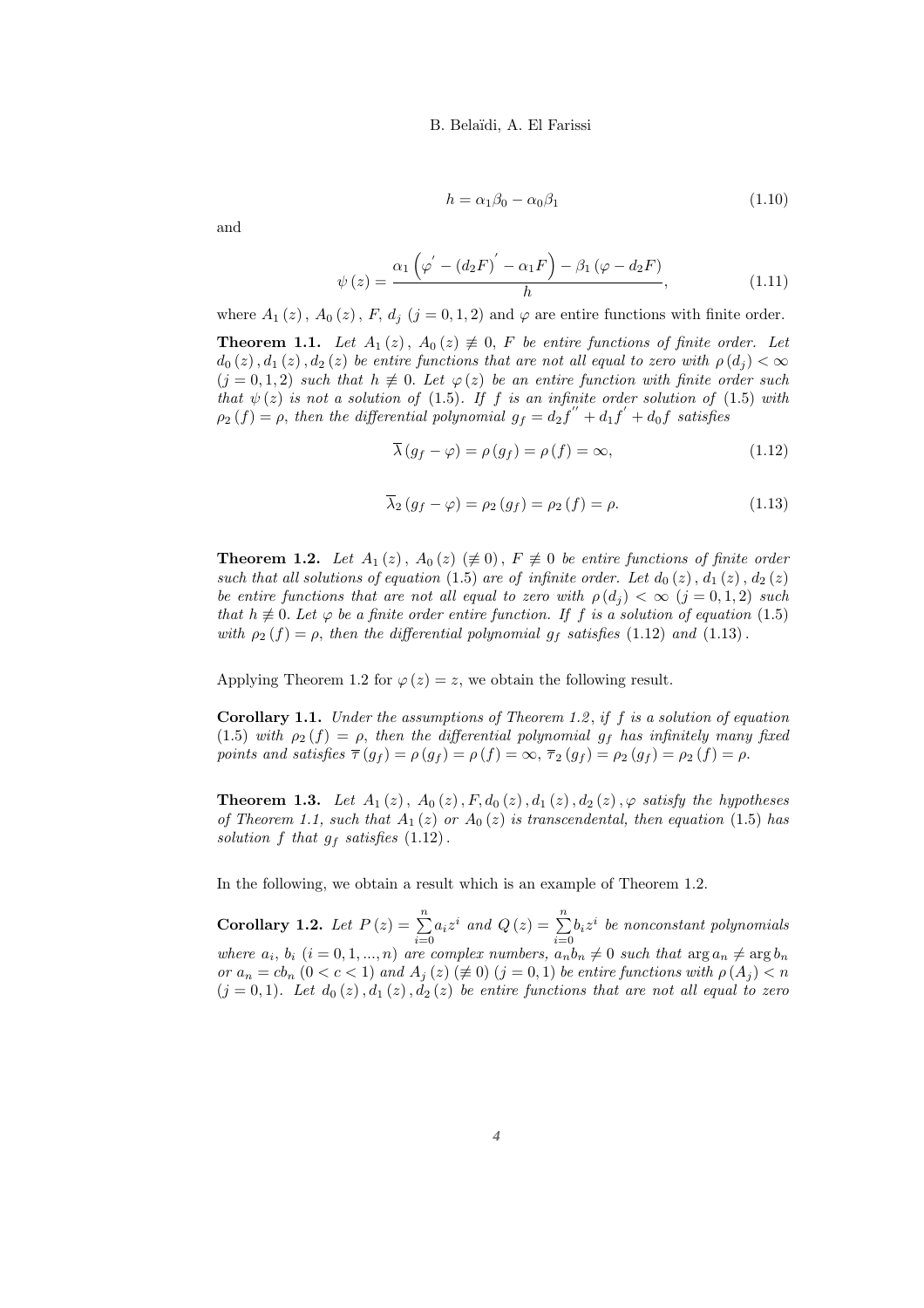with  $\rho(d_i) < n$   $(j = 0, 1, 2)$ , and let  $\varphi(z) \neq 0$  be an entire function with finite order. If  $f(z) \neq 0$  is a solution of the differential equation

$$
f'' + A_1(z) e^{P(z)} f' + A_0(z) e^{Q(z)} f = 0,
$$
\n(1.14)

then the differential polynomial  $g_f = d_2 f'' + d_1 f' + d_0 f$  satisfies  $\overline{\lambda}(g_f - \varphi) = \rho(g_f) =$  $\rho(f) = \infty$  and  $\overline{\lambda}_2(g_f - \varphi) = \rho_2(g_f) = \rho_2(f) = n$ .

The second main purpose of this paper is to investigate the relation between infinite order solutions of higher order linear differential equations with entire coefficients and finite order entire functions. We obtain the following result.

**Theorem 1.4.** Let  $A_0, A_1, ..., A_{k-1}, F$  be finite order entire functions, and let  $\varphi$  be a finite order entire function which is not a solution of the equation

$$
f^{(k)} + A_{k-1}f^{(k-1)} + \dots + A_1f^{'} + A_0f = F.
$$
 (1.15)

If f is an infinite order solution of equation (1.15) with  $\rho_2(f) = \rho$ , then we have  $\lambda(f - \varphi) = \rho(f) = \infty$  and  $\lambda_2(f - \varphi) = \rho_2(f) = \rho$ .

Applying Theorem 1.4 for  $\varphi(z) = z$ , we obtain the following result.

Corollary 1.3. Let  $A_0, A_1, ..., A_{k-1}, F$  be finite order entire functions such that  $zA_0 + A_1 \neq F$ . Then every infinite order solution f of equation (1.15) with  $\rho_2(f) = \rho$ has infinitely many fixed points and satisfies  $\overline{\tau}(f) = \rho(f) = \infty$ ,  $\overline{\tau}_2(f) = \rho_2(f) = \rho$ .

In the following, we obtain a result which is an example of Theorem 1.4.

**Corollary 1.4.** Let  $P_j(z) = \sum_{i=0}^{n} a_{i,j} z^i$   $(j = 0, ..., k-1)$  be nonconstant polynomials where  $a_{0,j},...,a_{n,j}$   $(j = 0,...,k - 1)$  are complex numbers such that  $a_{n,j}a_{n,0} \neq 0$  $(j = 1, ..., k - 1)$ , let  $A_j(z) \neq 0$   $(j = 0, ..., k - 1)$  be entire functions. Suppose that  $\arg a_{n,j} \neq \arg a_{n,0}$  or  $a_{n,j} = ca_{n,0}$   $(0 < c < 1)$   $(j = 1,...,k - 1)$ ,  $\rho(A_j) < n$  $(j = 0, ..., k - 1)$ . Let  $\varphi \neq 0$  be a finite order entire function. Then every solution  $f(z) \not\equiv 0$  of the equation

$$
f^{(k)} + A_{k-1}(z)e^{P_{k-1}(z)}f^{(k-1)} + \dots + A_1(z)e^{P_1(z)}f^{'} + A_0(z)e^{P_0(z)}f = 0, \quad (1.16)
$$

where  $k \geq 2$ , satisfies  $\overline{\lambda}(f - \varphi) = \rho(f) = \infty$  and  $\overline{\lambda}_2(f - \varphi) = \rho_2(f) = n$ . In particularly every solution  $f(z) \neq 0$  of equation (1.16) has infinitely many fixed points and satisfies  $\overline{\tau}(f) = \rho(f) = \infty$ ,  $\overline{\tau}_2(f) = \rho_2(f) = n$ .

**Remark 1.2.** In Theorem 1.1 and Theorem 1.2, if we don't have the condition  $h \not\equiv 0$ , then the differential polynomial can be of finite order. For example if  $d_2(z) \neq 0$  is a finite order entire function and  $d_0(z) = A_0 d_2(z)$ ,  $d_1(z) = A_1 d_2(z)$ , then we have  $h \equiv 0$  and  $g_f = d_2(z) F$  is of finite order.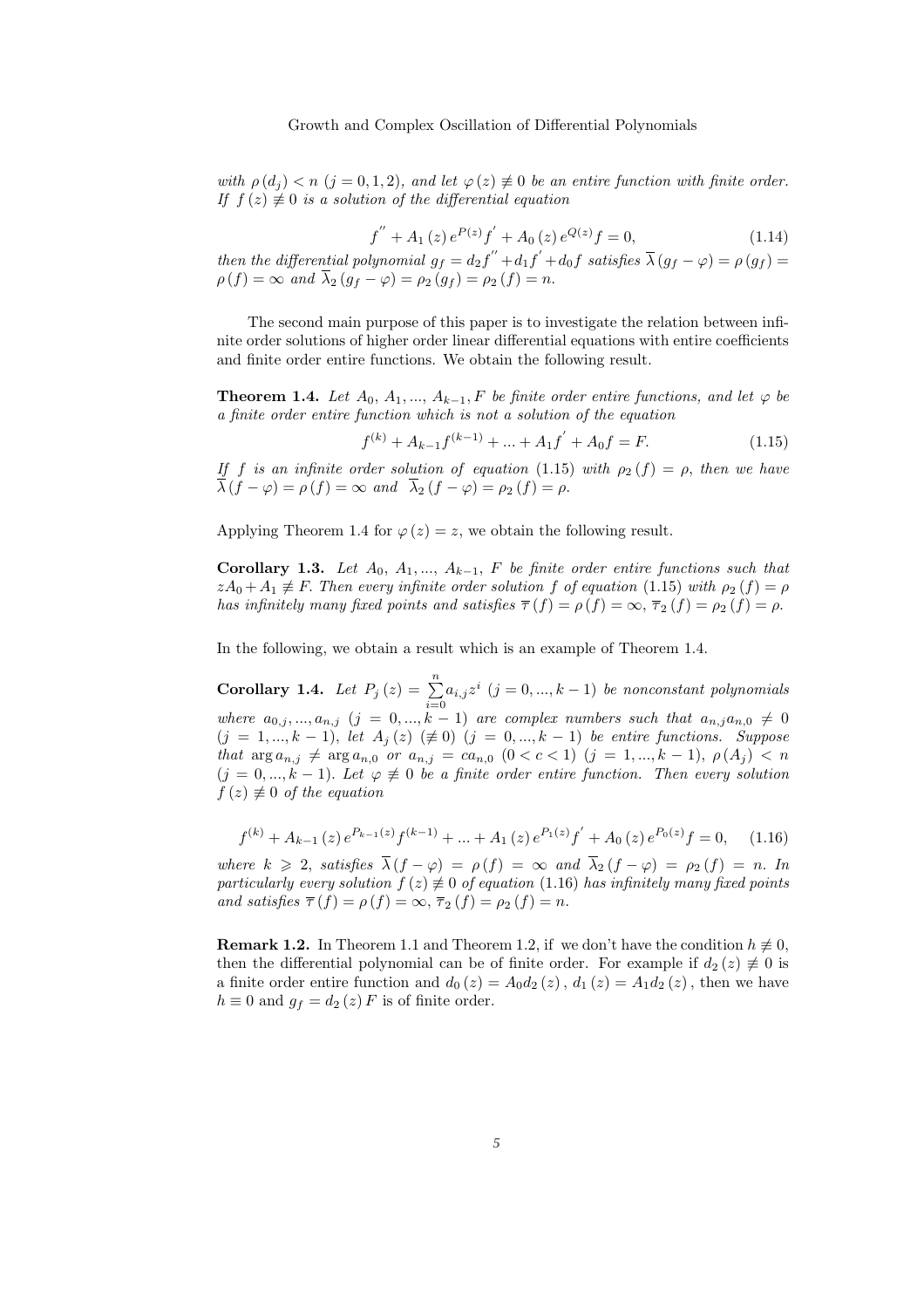### 2. Auxiliary Lemmas

**Lemma 2.1.** (see [6, p. 412]). Let the differential equation

$$
f^{(k)} + a_{k-1}f^{(k-1)} + \dots + a_0f = 0
$$
\n(2.1)

be satisfied in the complex plane by the linearly independent meromorphic functions  $f_1, f_2, ..., f_k$ . Then the coefficients  $a_{k-1}, ..., a_0$  are meromorphic in the plane with the following properties:

$$
m(r, a_j) = O\left\{ \log \left[ \max(T(r, f_s) : s = 1, ..., k) \right] \right\} \quad (j = 0, ..., k - 1). \tag{2.2}
$$

**Lemma 2.2.** Suppose that  $A_0, A_1, ..., A_{k-1}, F \neq 0$  are meromorphic functions with at least one  $A_s$   $(0 \le s \le k-1)$  being transcendental. If all solutions of

$$
f^{(k)} + A_{k-1}f^{(k-1)} + \dots + A_1f^{'} + A_0f = F
$$
\n(2.3)

are meromorphic, then (2.3) has an infinite order solution.

Proof. Since all the solutions of  $(2.3)$  are meromorphic, all the solutions of the corresponding homogeneous differential equation

$$
f^{(k)} + A_{k-1}f^{(k-1)} + \dots + A_1f^{'} + A_0f = 0
$$
\n(2.4)

of (2.3) are meromorphic. Now assume that  $\{f_1, ..., f_k\}$  is a fundamental solution set of (2.4). Then by Lemma 2.1, we have for  $j = 0, ..., k - 1$ 

$$
m(r, Aj) = O\left\{ \log \left[ \max(T(r, f_s) : s = 1, ..., k) \right] \right\}.
$$
 (2.5)

Since  $A_s$  is transcendental, at least one of  $f_1, ..., f_k$  is of infinite order of growth. Suppose  $f_1$  satisfies  $\rho(f_1) = \infty$ .

If  $f_0$  is a solution of  $(2.3)$ , then every solution f of  $(2.3)$  can be written in the form

$$
f = C_1 f_1 + C_2 f_2 + \dots + C_k f_k + f_0,\tag{2.6}
$$

where  $C_1, C_2, ..., C_k$  are arbitrary constants. If  $\rho(f_0) = \infty$ , then Lemma 2.2 holds. If  $\rho(f_0) < \infty$ , then  $f = f_1 + f_0$  is a meromorphic solution of (2.3) and  $\rho(f) = \infty$ .

**Lemma 2.3.** [5] Let  $A_0, A_1, ..., A_{k-1}, F \neq 0$  be finite order meromorphic functions. If f is a meromorphic solution with  $\rho(f) = +\infty$  of equation (2.3), then  $\overline{\lambda}(f) =$  $\lambda(f) = \rho(f) = +\infty.$ 

**Lemma 2.4.** [2] Let  $A_0, A_1, ..., A_{k-1}, F \neq 0$  be finite order meromorphic functions. If f is a meromorphic solution of equation (2.3) with  $\rho(f) = +\infty$  and  $\rho_2(f) = \rho$ , then f satisfies  $\overline{\lambda}_2(f) = \lambda_2(f) = \rho_2(f) = \rho$ .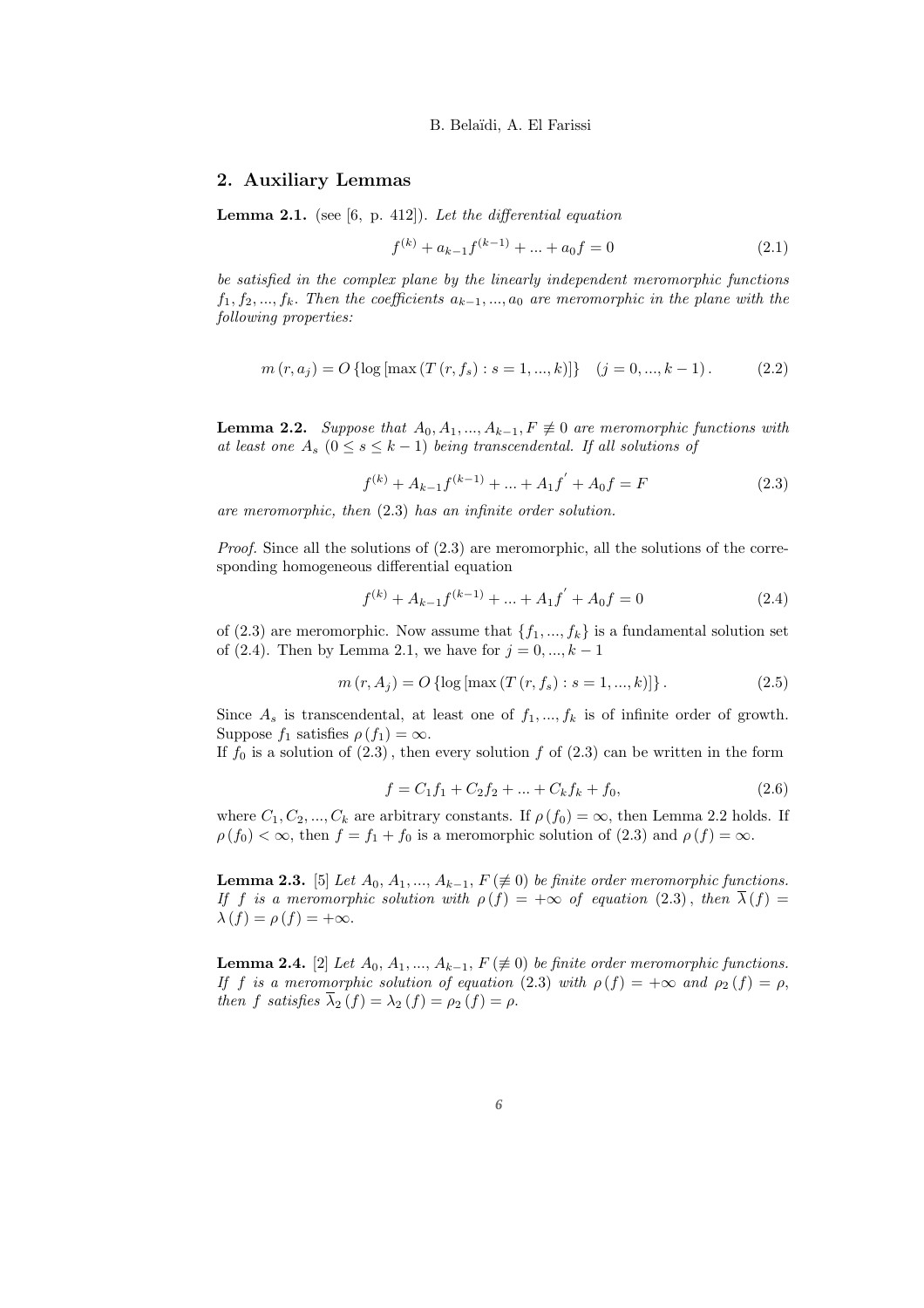#### Growth and Complex Oscillation of Differential Polynomials

**Lemma 2.5.** Let  $A_1(z)$ ,  $A_0(z) \neq 0$ , F be entire functions of finite order. Let  $d_0(z)$ ,  $d_1(z)$ ,  $d_2(z)$  be entire functions that are not all equal to zero with  $\rho(d_i) < \infty$  $(j = 0, 1, 2)$  such that  $h \neq 0$ , where h is defined in (1.10). If f is an infinite order solution of (1.5) with  $\rho_2(f) = \rho$ , then the differential polynomial  $g_f = d_2 f'' + d_1 f' +$  $d_0f$  satisfies

$$
\rho(g_f) = \rho(f) = \infty, \ \rho_2(g_f) = \rho_2(f) = \rho. \tag{2.7}
$$

*Proof.* Suppose that f is a solution of equation (1.5) with  $\rho(f) = \infty$  and  $\rho_2(f) = \rho$ . Substituting  $f'' = F - A_1 f' - A_0 f$  into  $g_f$ , we get

$$
g_f - d_2 F = (d_1 - d_2 A_1) f' + (d_0 - d_2 A_0) f.
$$
 (2.8)

Differentiating both sides of equation (2.8) and replacing  $f''$  with  $f'' = F - A_1 f' - A_0 f$ , we obtain

$$
g'_{f} - (d_2 F)' - (d_1 - d_2 A_1) F = \left[ d_2 A_1^2 - (d_2 A_1)' - d_1 A_1 - d_2 A_0 + d_0 + d'_1 \right] f'
$$

$$
+ \left[ d_2 A_0 A_1 - (d_2 A_0)' - d_1 A_0 + d'_0 \right] f.
$$
(2.9)

Then by  $(1.8)$ ,  $(1.9)$ ,  $(2.8)$  and  $(2.9)$ , we have

$$
\alpha_1 f' + \alpha_0 f = g_f - d_2 F,\tag{2.10}
$$

$$
\beta_1 f' + \beta_0 f = g'_f - (d_2 F)' - (d_1 - d_2 A_1) F.
$$
 (2.11)

Set

$$
h = \alpha_1 \beta_0 - \alpha_0 \beta_1 = (d_1 - d_2 A_1) \left( d_2 A_0 A_1 - (d_2 A_0)' - d_1 A_0 + d'_0 \right)
$$

$$
- (d_0 - d_2 A_0) \left( d_2 A_1^2 - (d_2 A_1)' - d_1 A_1 - d_2 A_0 + d_0 + d'_1 \right). \tag{2.12}
$$

By  $h \not\equiv 0$  and  $(2.10) - (2.12)$ , we obtain

$$
f = \frac{\alpha_1 \left( g'_f - (d_2 F)' - \alpha_1 F \right) - \beta_1 \left( g_f - d_2 F \right)}{h}.
$$
 (2.13)

If  $\rho(g_f) < \infty$ , then by (2.13) we get  $\rho(f) < \infty$  and this is a contradiction. Hence  $\rho(g_f) = \infty.$ 

Now, we prove that  $\rho_2(f) = \rho$ . By (2.8) we have  $\rho_2(g_f) \leq \rho_2(f)$  and by (2.13) we get  $\rho_2(f) \leq \rho_2(g_f)$ . This yields  $\rho_2(g_f) = \rho_2(f) = \rho$ .

**Lemma 2.6.** [1] Let  $P_j(z) = \sum_{i=0}^{n} a_{i,j} z^i$   $(j = 0, ..., k - 1)$  be nonconstant polynomials where  $a_{0,j},...,a_{n,j}$   $(j = 0,...,k - 1)$  are complex numbers such that  $a_{n,j}a_{n,0} \neq 0$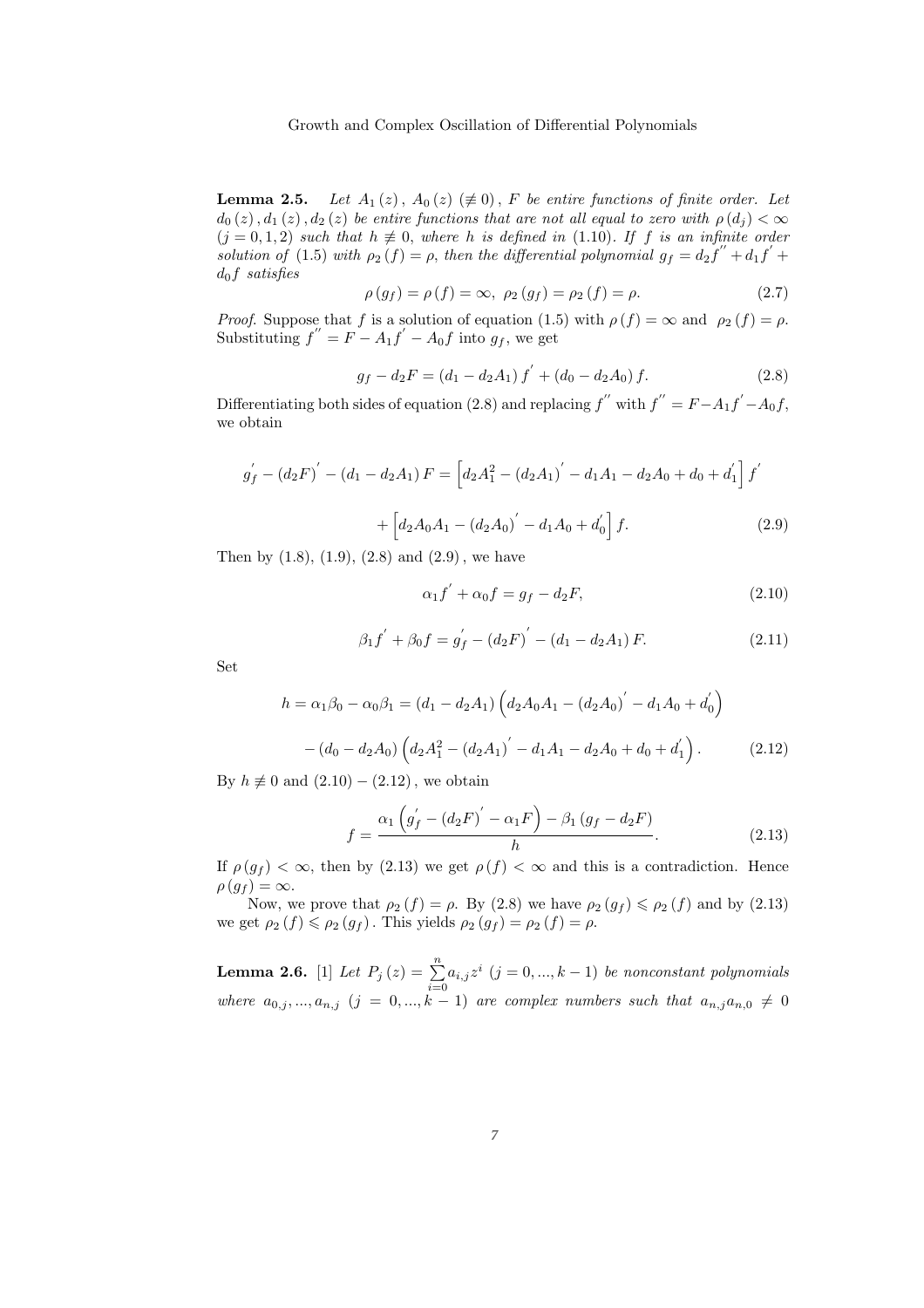$(j = 1, ..., k - 1)$ , let  $A_j(z) \neq 0$   $(j = 0, ..., k - 1)$  be entire functions. Suppose that  $\arg a_{n,j} \neq \arg a_{n,0}$  or  $a_{n,j} = ca_{n,0}$   $(0 < c < 1)$   $(j = 1,...,k - 1)$ ,  $\rho(A_j) < n$  $(j = 0, ..., k - 1)$ . Then every solution  $f(z) \neq 0$  of the equation

$$
f^{(k)} + A_{k-1}(z) e^{P_{k-1}(z)} f^{(k-1)} + \dots + A_1(z) e^{P_1(z)} f^{'} + A_0(z) e^{P_0(z)} f = 0, \quad (2.14)
$$

where  $k \geq 2$ , is of infinite order and  $\rho_2(f) = n$ .

**Lemma 2.7.** [3] Let  $P(z) = \sum_{n=1}^{\infty}$  $\sum_{i=0}^{n} a_i z^i$  and  $Q(z) = \sum_{i=0}^{n}$  $\sum_{i=0} b_i z^i$  be nonconstant polynomials where  $a_i, b_i$   $(i = 0, 1, ..., n)$  are complex numbers,  $a_n b_n \neq 0$  such that  $\arg a_n \neq \arg b_n$ or  $a_n = cb_n$   $(0 < c < 1)$ . We denote index set by

$$
\Lambda = \{0, P, Q, 2P, P + Q\}.
$$
\n(2.15)

If  $H_j$  ( $j \in \Lambda$ ) and  $H_{2Q} \neq 0$  are all meromorphic functions of orders that are less than n, setting  $\Psi_2(z) = \sum_{j \in \Lambda} H_j(z) e^j$ , then  $\Psi_2(z) + H_{2Q}e^{2Q} \not\equiv 0$ .

### 3. Proof of Theorem 1.1

Suppose that f is a solution of equation (1.5) with  $\rho(f) = \infty$  and  $\rho_2(f) = \rho$ . Set  $w(z) = d_2 f'' + d_1 f' + d_0 f - \varphi$ . Since  $\rho(\varphi) < \infty$ , then by Lemma 2.5, we have  $\rho(w) = \rho(g_f) = \rho(f) = \infty$  and  $\rho_2(w) = \rho_2(g_f) = \rho_2(f) = \rho$ . In order to prove  $\overline{\lambda}(g_f - \varphi) = \infty$  and  $\overline{\lambda}_2(g_f - \varphi) = \rho$ , we need to prove only  $\overline{\lambda}(w) = \infty$  and  $\overline{\lambda}_2(w) = \rho$ . Substituting  $g_f = w + \varphi$  into (2.13), we get

$$
f = \frac{\alpha_1 w' - \beta_1 w}{h} + \psi,\tag{3.1}
$$

where  $\alpha_1$ ,  $\beta_1$ ,  $h$ ,  $\psi$  are defined in (1.8) −(1.11). Substituting (3.1) into equation (1.5), we obtain

$$
\frac{\alpha_1}{h} w''' + \phi_2 w'' + \phi_1 w' + \phi_0 w
$$
  
=  $F - (\psi'' + A_1(z) \psi' + A_0(z) \psi) = A,$  (3.2)

where  $\phi_i$  (j = 0, 1, 2) are meromorphic functions with  $\rho(\phi_i) < \infty$  (j = 0, 1, 2). Since  $\psi(z)$  is not a solution of (1.5), it follows that  $A \neq 0$ . Then, by Lemma 2.3 and Lemma 2.4, we obtain  $\overline{\lambda}(w) = \lambda(w) = \rho(w) = \infty$ ,  $\overline{\lambda}_2(w) = \lambda_2(w) = \rho_2(w) = \rho$ , i.e.,  $\overline{\lambda}(g_f - \varphi) = \rho(g_f) = \rho(f) = \infty$  and  $\overline{\lambda}_2(g_f - \varphi) = \rho_2(g_f) = \rho_2(f) = \rho$ .

**Remark 3.1.** The condition " $\psi(z)$  is not a solution of the equation (1.5)" in Theorem 1.1, is necessary because if  $\psi(z)$  is a solution of the equation (1.5), then we have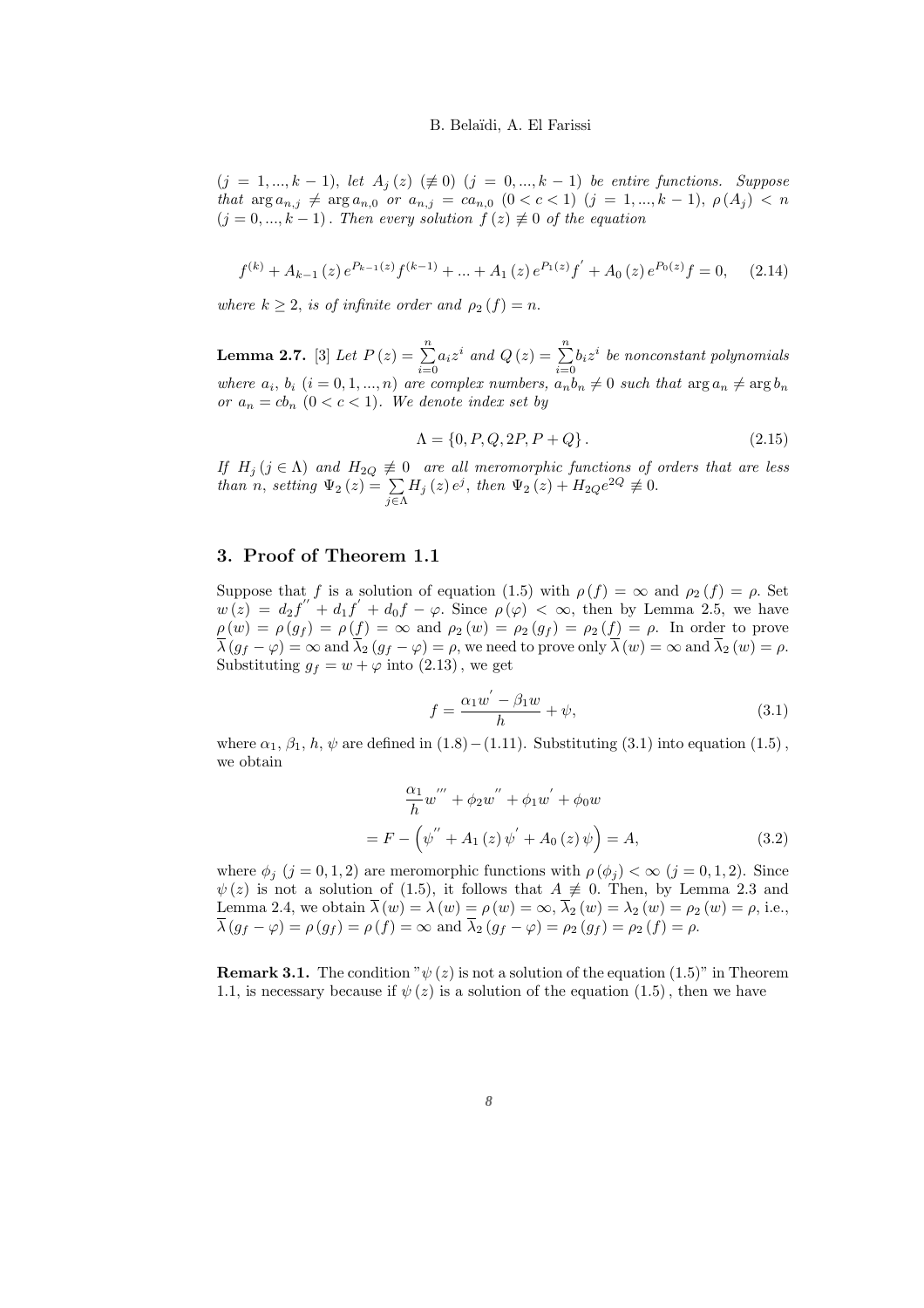$$
F - (\psi'' + A_1(z)\psi' + A_0(z)\psi) \equiv 0.
$$

### 4. Proof of Theorem 1.2

By the hypotheses of Theorem 1.2 all solutions of equation (1.5) are of infinite order. From (1.11), we see that  $\psi(z)$  is a meromorphic function of finite order, hence  $\psi(z)$ is not a solution of (1.5). By Theorem 1.1, we obtain Theorem 1.2.

### 5. Proof of Theorem 1.3

By Lemma 2.2, we know that equation  $(1.5)$  has an infinite order solution f. Then, by Theorem 1.1,  $g_f$  satisfies  $(1.12)$ .

### 6. Proof of Corollary 1.2

Suppose that  $f(z) \neq 0$  is a solution of equation (1.14). Then by Lemma 2.6 we have  $\rho(f) = \infty$  and  $\rho_2(f) = n$ . First we suppose that  $d_2 \not\equiv 0$ . Set

$$
\alpha_1 = d_1 - d_2 A_1 e^P, \quad \alpha_0 = d_0 - d_2 A_0 e^Q,\tag{4.1}
$$

$$
\beta_1 = d_2 A_1^2 e^{2P} - \left( \left( d_2 A_1 \right)' + P' d_2 A_1 + d_1 A_1 \right) e^P - d_2 A_0 e^Q + d_0 + d_1',\tag{4.2}
$$

$$
\beta_0 = d_2 A_0 A_1 e^{P+Q} - ((d_2 A_0)' + Q' d_2 A_0 + d_1 A_0) e^Q + d_0'. \tag{4.3}
$$

$$
h = \alpha_1 \beta_0 - \alpha_0 \beta_1 = (d_1 - d_2 A_1 e^P) \left[ d_2 A_0 A_1 e^{P+Q} - ((d_2 A_0)'\n+ Q' d_2 A_0 + d_1 A_0) e^Q + d'_0 \right] - (d_0 - d_2 A_0 e^Q) \left[ d_2 A_1^2 e^{2P} - ((d_2 A_1)'\n+ P' d_2 A_1 + d_1 A_1) e^P - d_2 A_0 e^Q + d_0 + d'_1 \right].
$$
\n(4.4)

Now check all the terms of h. Since the term  $d_2^2 A_1^2 A_0 e^{2P+Q}$  is eliminated, by (4.4) we can write  $h = \Psi_2(z) - d_2^2 A_0^2 e^{2Q}$ , where  $\Psi_2(z)$  is defined as in Lemma 2.7. By  $d_2 \not\equiv 0$ ,  $A_0 \not\equiv 0$  and Lemma 2.7 we see that  $h \not\equiv 0$ . By Theorem 1.2 the differential polynomial  $g_f = d_2 f'' + d_1 f' + d_0 f$  satisfies  $\overline{\lambda}(g_f - \varphi) = \rho(g_f) = \rho(f) = \infty$  and  $\overline{\lambda}_{2} (g_f - \varphi) = \rho_2 (g_f) = \rho_2 (f) = n.$ 

Now suppose  $d_2 \equiv 0, d_1 \not\equiv 0$  or  $d_2 \equiv 0, d_1 \equiv 0$  and  $d_0 \not\equiv 0$ . Using a similar reasoning to that above we get  $\lambda (g_f - \varphi) = \rho (g_f) = \rho (f) = \infty$  and  $\lambda_2 (g_f - \varphi) =$  $\rho_2(g_f) = \rho_2(f) = n.$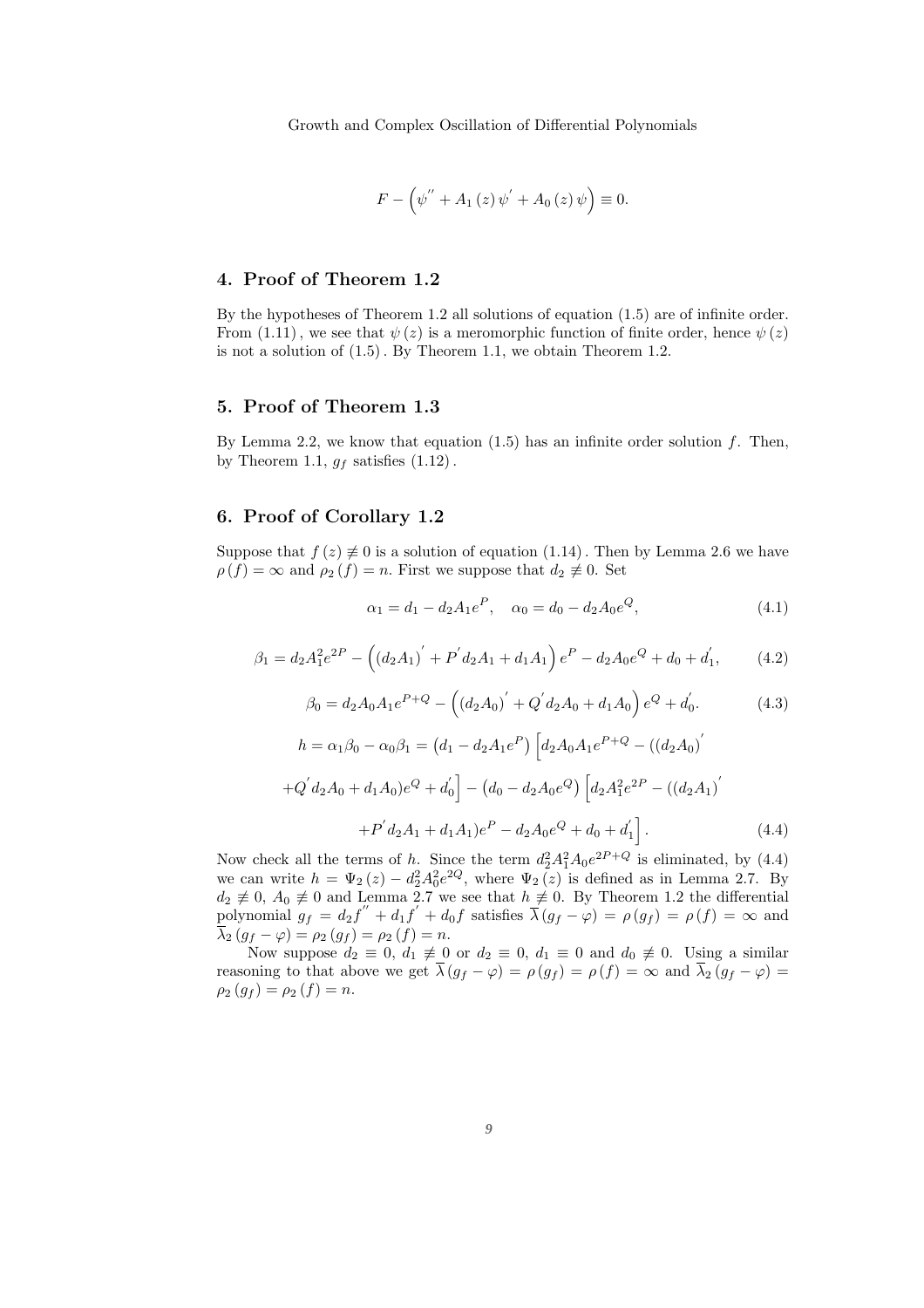### 7. Proof of Theorem 1.4

Suppose that f is a solution of equation (1.15) with  $\rho(f) = \infty$  and  $\rho_2(f) = \rho$ . Set  $w = f - \varphi$ . Then by  $\rho(\varphi) < \infty$ , we have  $\rho(w) = \rho(f - \varphi) = \rho(f) = \infty$  and  $\rho_2(w) = \rho_2(f - \varphi) = \rho_2(f) = \rho$ . Substituting  $f = w + \varphi$  into equation (1.15), we obtain ′

$$
w^{(k)} + A_{k-1}w^{(k-1)} + \dots + A_1w^{'} + A_0w
$$

$$
= F - \left(\varphi^{(k)} + A_{k-1}\varphi^{(k-1)} + \dots + A_1\varphi^{'} + A_0\varphi\right) = W.
$$
(5.1)

Since  $\varphi$  is not a solution of equation (1.15), we have  $W \neq 0$ . By Lemma 2.3 and Lemma 2.4, we get  $\lambda(w) = \lambda(f - \varphi) = \rho(w) = \rho(f - \varphi) = \infty$  and  $\lambda_2(w) = \lambda_2(f - \varphi) =$  $\rho_2(w) = \rho_2(f - \varphi) = \rho$ , i. e.,  $\lambda(f - \varphi) = \rho(f) = \infty$  and  $\lambda_2(f - \varphi) = \rho_2(f) = \rho$ .

### 8. Proof of Corollary 1.4

Suppose that  $f(z) \neq 0$  is a solution of equation (1.16). Then by Lemma 2.6, we have  $\rho(f) = \infty$  and  $\rho_2(f) = n$ . By using Theorem 1.4, we obtain Corollary 1.4.

Acknowledgments. The authors would like to thank the anonymous referee for his/her careful reading of the manuscript.

#### References

- [1] B. Belaïdi, Some precise estimates of the hyper order of solutions of some complex linear differential equations, JIPAM. J. Inequal. Pure Appl. Math. 8:4 (2007) Article 107, 14 pp.
- [2] B. Bela¨ıdi, Growth and oscillation theory of solutions of some linear differential equations, Mat. Vesnik 60:4 (2008) 233–246.
- [3] B. Belaïdi and A. El Farissi, Differential polynomials generated by some complex linear differential equations with meromorphic coefficients, Glas. Mat. Ser. III 43(63) (2008), no. 2, 363-373.
- [4] Z. X. Chen, The fixed points and hyper order of solutions of second order complex differential equations, Acta Math. Sci. Ser. A Chin. Ed. 20:3 (2000) 425-432 (in Chinese).
- [5] Z. X. Chen, Zeros of meromorphic solutions of higher order linear differential equations, Analysis 14:4 (1994) 425–438.
- [6] G. Frank and S. Hellerstein, On the meromorphic solutions of nonhomogeneous linear differential equations with polynomial coefficients, Proc. London Math. Soc. 53:3 (1986) 407–428.